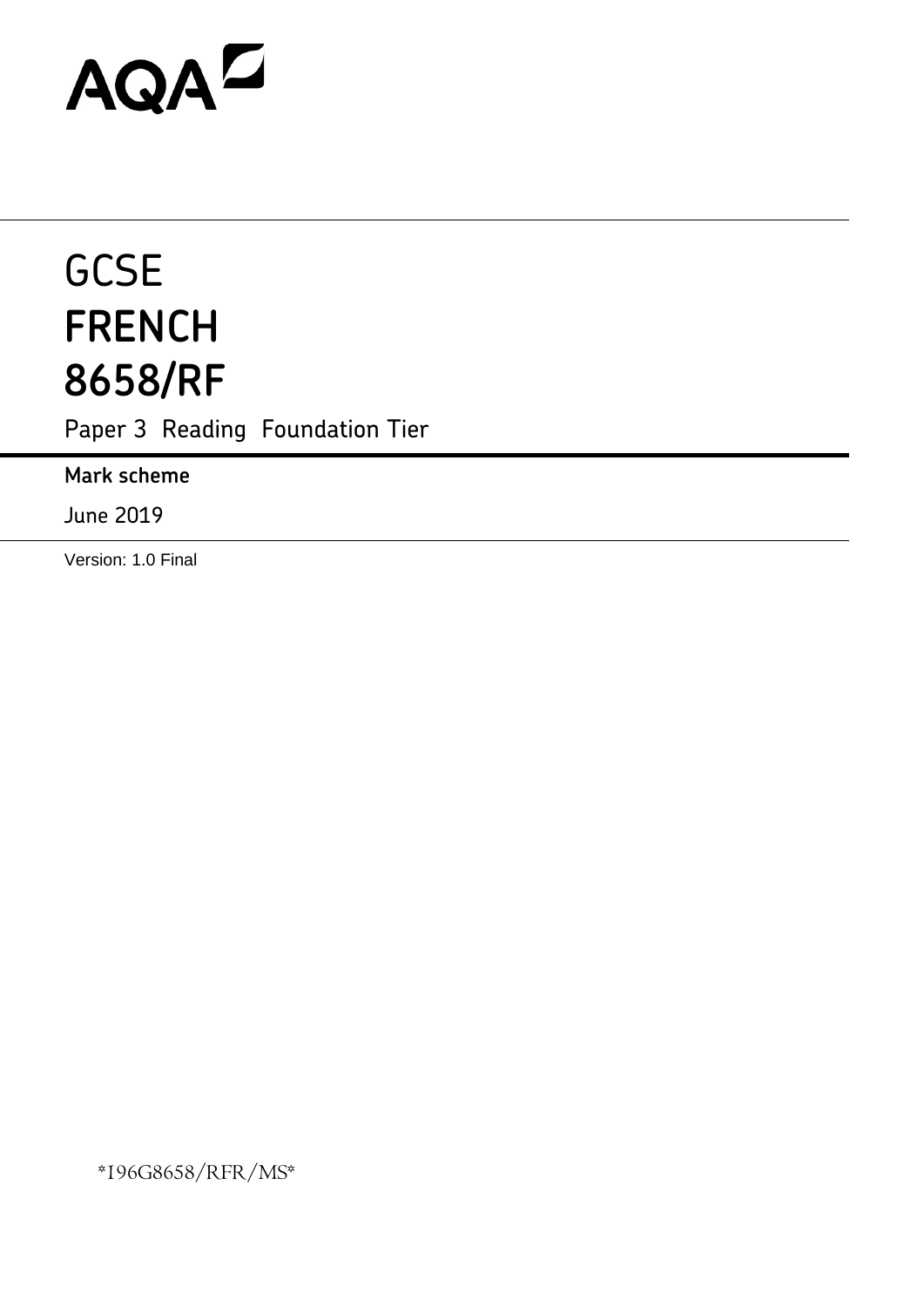Mark schemes are prepared by the Lead Assessment Writer and considered, together with the relevant questions, by a panel of subject teachers. This mark scheme includes any amendments made at the standardisation events which all associates participate in and is the scheme which was used by them in this examination. The standardisation process ensures that the mark scheme covers the students' responses to questions and that every associate understands and applies it in the same correct way. As preparation for standardisation each associate analyses a number of students' scripts. Alternative answers not already covered by the mark scheme are discussed and legislated for. If, after the standardisation process, associates encounter unusual answers which have not been raised they are required to refer these to the Lead Examiner.

It must be stressed that a mark scheme is a working document, in many cases further developed and expanded on the basis of students' reactions to a particular paper. Assumptions about future mark schemes on the basis of one year's document should be avoided; whilst the guiding principles of assessment remain constant, details will change, depending on the content of a particular examination paper.

Further copies of this mark scheme are available from aqa.org.uk

#### **Copyright information**

For confidentiality purposes acknowledgements of third-party material are published in a separate booklet which is available for free download from www.aga.org.uk after the live examination series.

Copyright © 2019 AQA and its licensors. All rights reserved.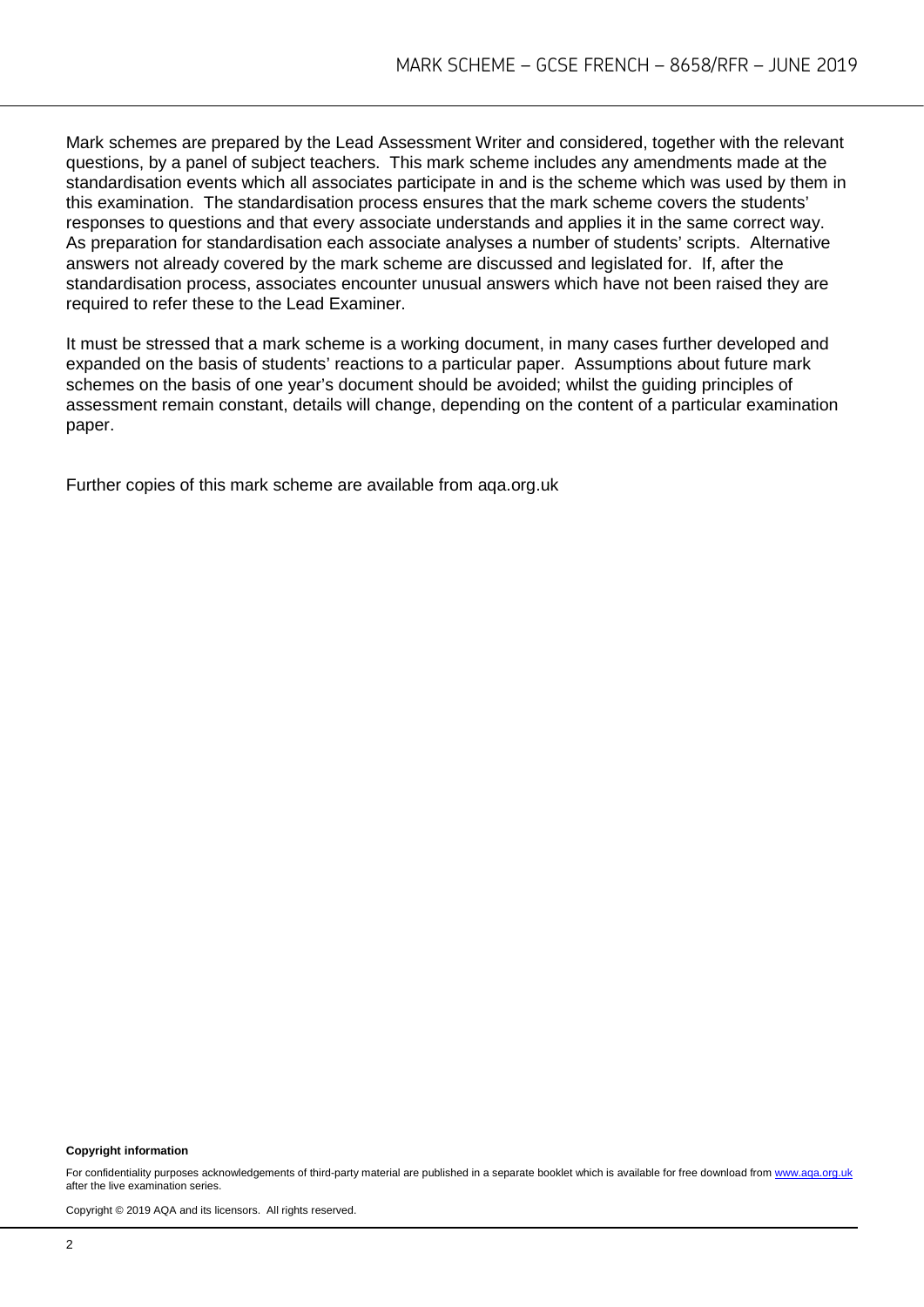### Listening and Reading tests

#### General principles of marking

Non-verbal answers

Follow the mark scheme as set out.

#### **Verbal answers (English or target language)**

1. The basic principle of assessment is that students should gain credit for what they know, understand and can do; provided their written response communicates the required message without ambiguity, it will get the mark. The following guidance should be borne in mind when marking.

- (a) Credit should be given for all answers which convey the key idea required intelligibly and without ambiguity. This applies whether the answer is in English or target language. A separate assessment of spelling, punctuation and grammar is not required because of the nature of the answers. However, these aspects are an integral part of assessing communication and marks cannot be awarded where errors in spelling, punctuation or grammar lead to a failure to communicate the required information **without ambiguity**.
- (b) Where a student has given alternatives or additional information in an answer, the following criteria should be applied: - if the alternative/addition does not contradict the key idea/make it ambiguous, **accept** - If the alternative/addition contradicts the key idea or makes it ambiguous, **reject**.
- (c) Where numbered lines are given within a question/section of a question, credit should be given for correct answers, no matter which line they appear on.
- (d) Where a question has more than one **section (eg (i) and (ii)**, a candidate may include as part of the answer to one section the information required to answer another section. Eg, in Listening, information required to answer section (ii) might be given as part of the answer to section (i). In such cases, credit should be given for having answered section (ii), provided that no incorrect answer has been given for that section in the correct place on the question paper.

2. In questions where students are asked to give for example a list of three items, only the first three items they write down should be considered for assessment purposes.

3. No mark scheme can cover all possible answers. When in doubt, look for the key idea.

4. Where a student has crossed out an answer and what was underneath remains legible then it should be marked. When part of an answer is crossed out, then only what remains should be considered.

5. .../.. means that these are acceptable alternative answers in the mark scheme. (.....) means that this information is not needed for full marks to be awarded.

6. In questions which are T/F/? or √/X/? in either Section A or Section B, a mix and match approach should be tolerated and credit given where it is clear and unambiguous (eg consistent use by the candidate). If candidates write 'True' instead of 'V' for Vrai in Section B, this should also be credited despite the wrong language being used.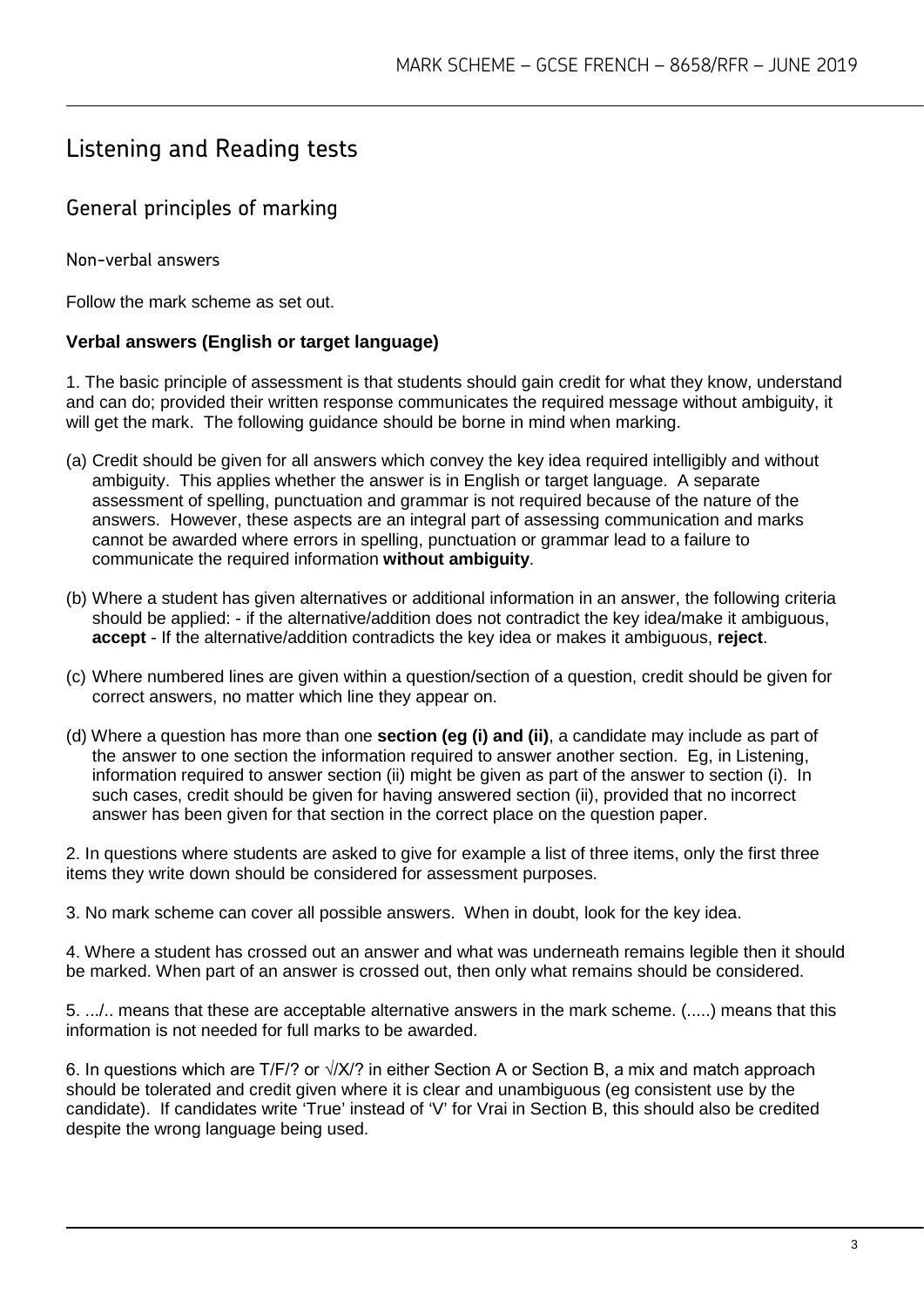7. The following general principles should be applied in relation to answers in the target language in Section B:

- (a) Incorrect personal pronouns accept (unless this causes ambiguity).
- (b) Incorrect possessive adjectives accept (unless this causes ambiguity).
- (c) Wrong gender accept (unless this causes ambiguity).
- (d) Infinitive will normally communicate without ambiguity, so should be accepted.
- (e) Wrong tense accept as long as student comprehension is not in question.
- (f) Minor spelling errors accept as long as the answer is understandable with no ambiguity. In Section B, this means that even if the spelling error results in the creation of a word in another language, including English, then provided it is a recognisable attempt at a spelling in the target language, it will be credited.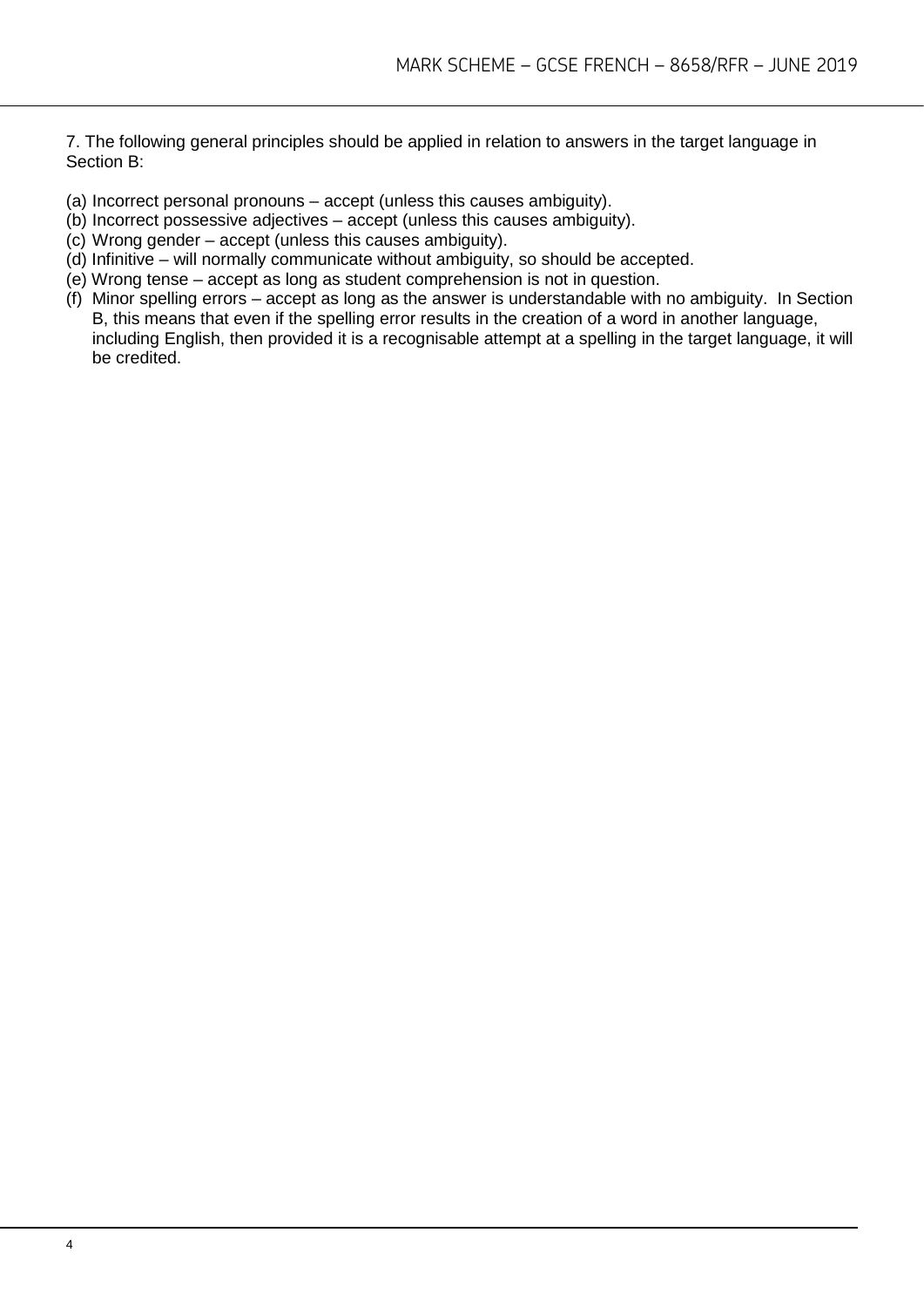| Question | <b>Accept</b> | <b>Mark</b> |
|----------|---------------|-------------|
| 01.1     | 34 (%)        |             |

| Question | <b>Accept</b> | <b>Mark</b> |
|----------|---------------|-------------|
| 01.2     | 29(%)         |             |

| Question | Accept    | <b>Mark</b> |
|----------|-----------|-------------|
| 01.3     | 17 $(% )$ |             |

| Question | Key idea | <b>Accept</b> | <b>Reject</b>                        | <b>Mark</b> |
|----------|----------|---------------|--------------------------------------|-------------|
| 02.1     | south    |               | any other direction/at the bottom of |             |

| Question | Key idea | <b>Accept</b>                                          | <b>Reject</b>                              | <b>Mark</b> |
|----------|----------|--------------------------------------------------------|--------------------------------------------|-------------|
| 02.2     | pretty   | nice/attractive/lovely/cute/<br>beautiful/good-looking | jolly to but if used with e.g. nice accept |             |

| Question | Key idea | <b>Accept</b>                   | <b>Reject</b>                                                                                                                                  | <b>Mark</b> |
|----------|----------|---------------------------------|------------------------------------------------------------------------------------------------------------------------------------------------|-------------|
| 02.3     | outside  | In the exterior/at the exterior | In the house<br>answers that are ambiguous i.e. could be<br>Accept French spelling (extérieur) inside or outside e.g. at the back of the house |             |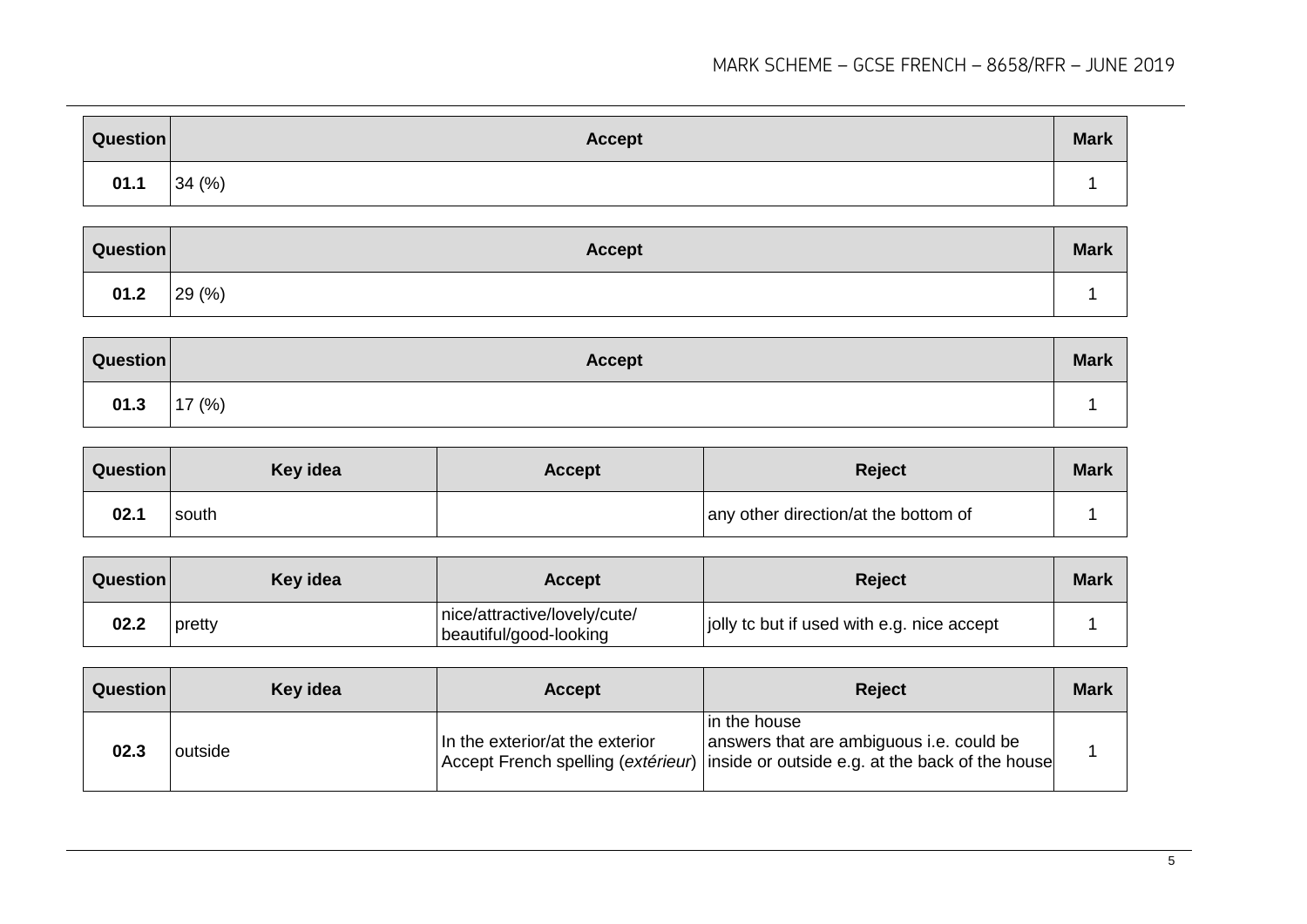| Question | Key idea          | <b>Accept</b>                                                          | <b>Reject</b>                                                                   | <b>Mark</b> |
|----------|-------------------|------------------------------------------------------------------------|---------------------------------------------------------------------------------|-------------|
| 02.4     | medicine<br>books | medication/tablets/pills/ drugs etc<br>textbooks/ novels/reading books | Doctors/ médecins<br>Medical supplies (might not be medicine) /<br>medical care | ∽           |

| Question | <b>Accept</b>                 | <b>Mark</b> |
|----------|-------------------------------|-------------|
| 03.1     | $\overline{\phantom{0}}$<br>◡ |             |

| Question | <b>Accept</b>                 | <b>Mark</b> |
|----------|-------------------------------|-------------|
| 03.2     | $\overline{\phantom{0}}$<br>╘ |             |

| Question | <b>Accept</b> | <b>Mark</b> |
|----------|---------------|-------------|
| 03.3     | <b>B</b>      |             |

| Question | <b>Accept</b> | <b>Mark</b> |
|----------|---------------|-------------|
| 03.4     | I A           |             |

| Question | Key idea | Accept        | Reject  | <b>Mark</b> |
|----------|----------|---------------|---------|-------------|
| 04.1     | Anna     | Anna and Marc | Marc tc |             |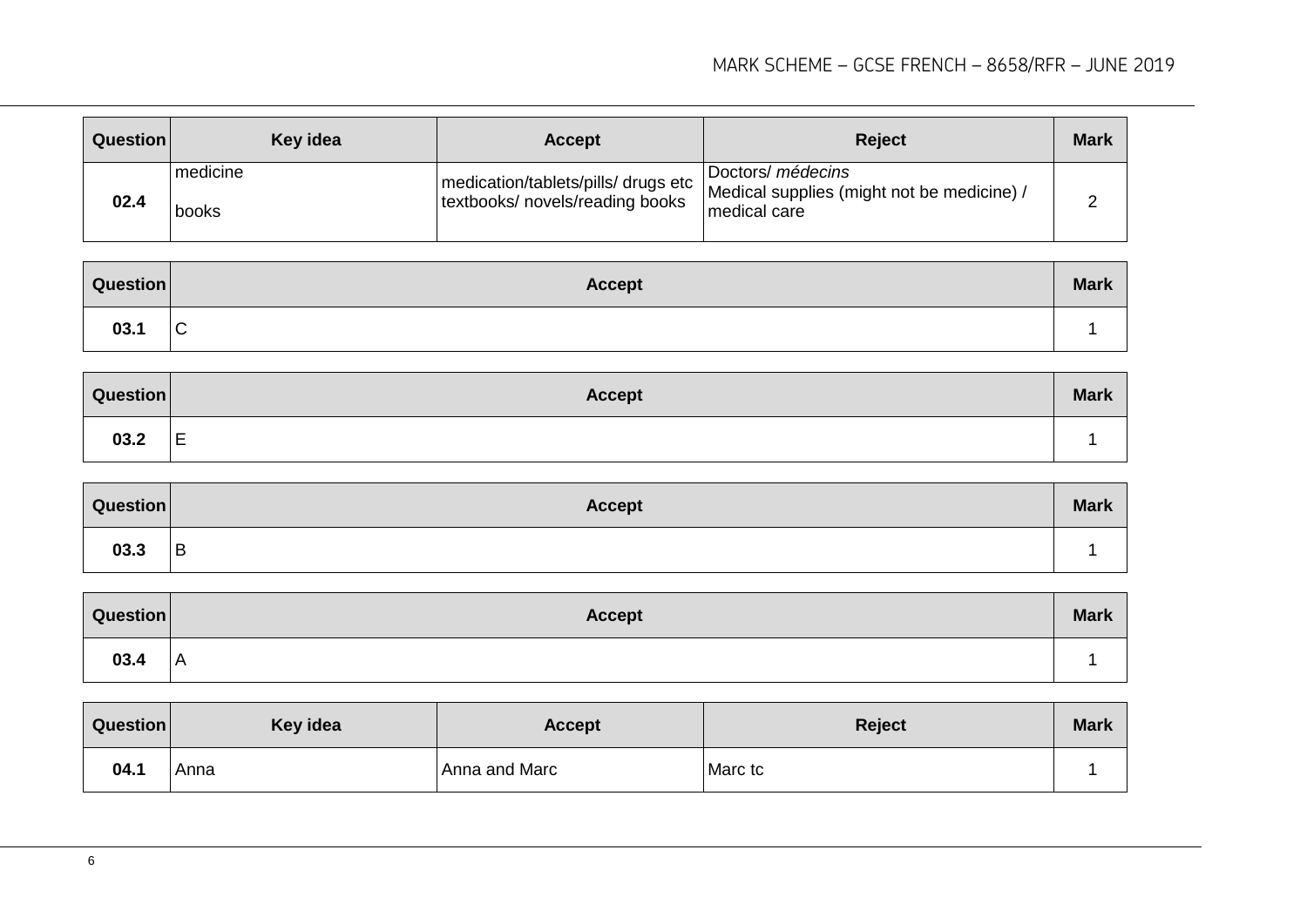| Question | Key idea | <b>Accept</b>             | <b>Reject</b> | <b>Mark</b> |
|----------|----------|---------------------------|---------------|-------------|
| 04.2     | Oscar    | <b>Oscar and Mathilde</b> | Mathilde tc   |             |

| Question | <b>Key idea</b> | <b>Accept</b>             | <b>Reject</b>  | <b>Mark</b> |
|----------|-----------------|---------------------------|----------------|-------------|
| 04.3     | Gabriella       | Gabriella and Jean-Claude | Jean-Claude tc |             |

| Question | Key idea  | <b>Accept</b>             | <b>Reject</b>  | <b>Mark</b> |
|----------|-----------|---------------------------|----------------|-------------|
| 04.4     | Gabriella | Gabriella and Jean-Claude | Jean-Claude tc |             |

| <b>Question</b> | <b>Accept</b> | <b>Mark</b> |
|-----------------|---------------|-------------|
| 05.1            | -             |             |

| Question | <b>Accept</b> | <b>Mark</b> |
|----------|---------------|-------------|
| 05.2     | --            |             |

| Question | <b>Accept</b> | <b>Mark</b> |
|----------|---------------|-------------|
| 05.3     | <b>NM</b>     |             |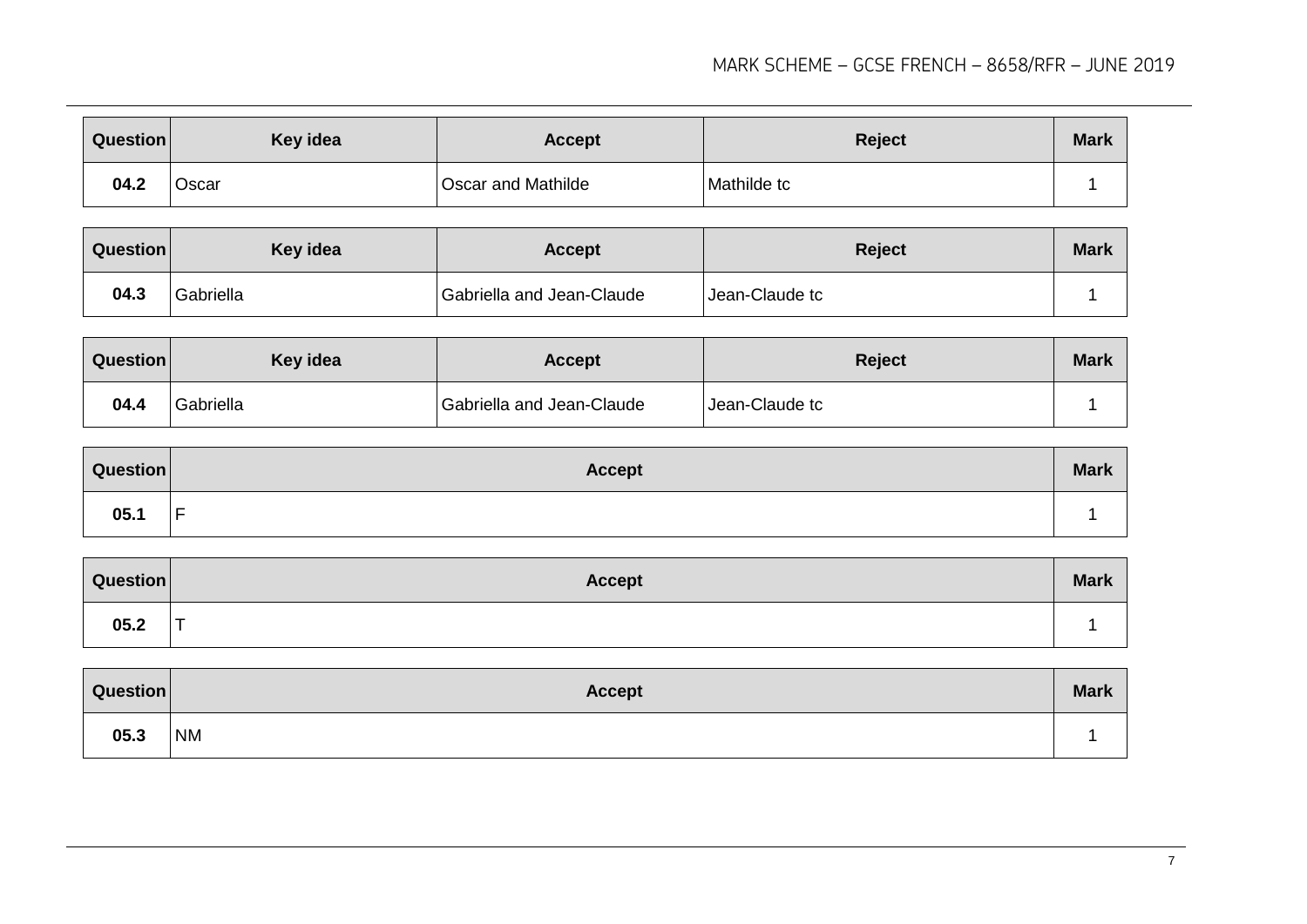| Question | <b>Accept</b> | <b>Mark</b> |
|----------|---------------|-------------|
| 05.4     | <b>NM</b>     |             |

| Question | <b>Accept</b>       | <b>Mark</b> |
|----------|---------------------|-------------|
| 05.5     | $\overline{ }$<br>- |             |

| Question | <b>Accept</b>            | <b>Mark</b> |
|----------|--------------------------|-------------|
| 05.6     | $\overline{\phantom{0}}$ |             |

| Question | <b>Accept</b>             | <b>Mark</b> |
|----------|---------------------------|-------------|
| 06       | $ C \tE F$ (in any order) |             |

| Question | <b>Accept</b> | <b>Mark</b> |
|----------|---------------|-------------|
| 07.1     | l D           |             |

| Question | <b>Accept</b> | <b>Mark</b> |
|----------|---------------|-------------|
| 07.2     | N             |             |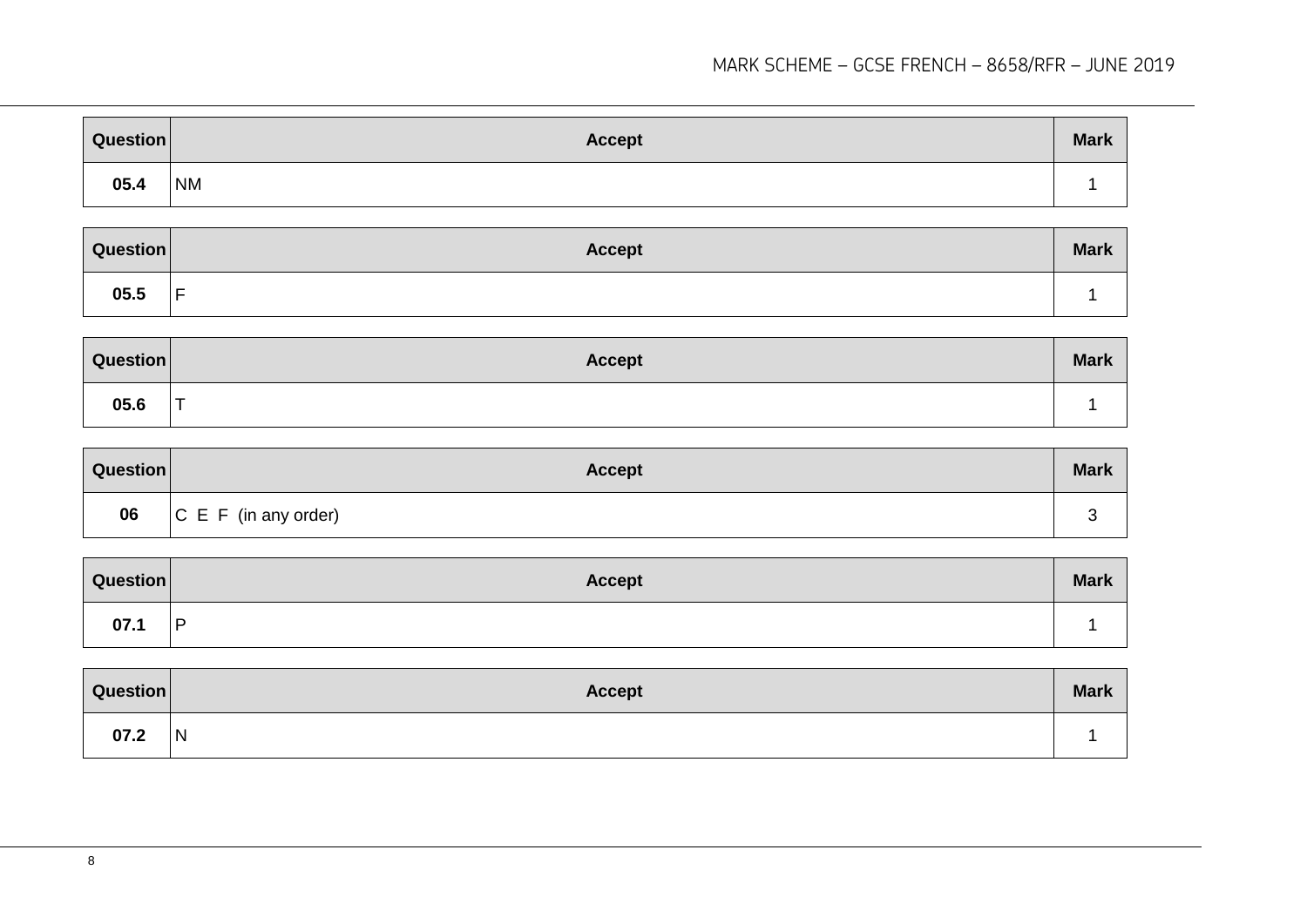| Question | <b>Accept</b> | <b>Mark</b> |
|----------|---------------|-------------|
| 07.3     | $ P+N $       |             |

| Question | <b>Accept</b> | <b>Mark</b> |
|----------|---------------|-------------|
| 07.4     | <b>N</b>      |             |

| <b>Question</b> | Key idea                                                                       | <b>Accept</b>                                                                                                                             | <b>Reject</b>                      | <b>Mark</b> |
|-----------------|--------------------------------------------------------------------------------|-------------------------------------------------------------------------------------------------------------------------------------------|------------------------------------|-------------|
| 08.1            | Advantage<br>(it's a) beautiful (language)<br><b>Disadvantage</b><br>difficult | a nice/fine/lovely/pretty language<br>not easy, hard<br>Ignore any additions e.g. difficult<br>to understand/pronounce/speak/<br>remember | a good/useful/fascinating language |             |

| <b>Question</b> | Key idea                                         | <b>Accept</b>                                                                                                           | <b>Reject</b> | <b>Mark</b> |
|-----------------|--------------------------------------------------|-------------------------------------------------------------------------------------------------------------------------|---------------|-------------|
| 08.2            | Advantage<br>helps to find a (good) job          | important for (finding)<br>employment/ profession/work<br>important for a/my/your<br>job/profession                     | important tc  | ⌒           |
|                 | <b>Disadvantage</b><br>(lessons) not interesting | boring/work isn't interesting/not<br>interested<br>Accept qualifications e.g. not that / Fairly interesting<br>not very |               |             |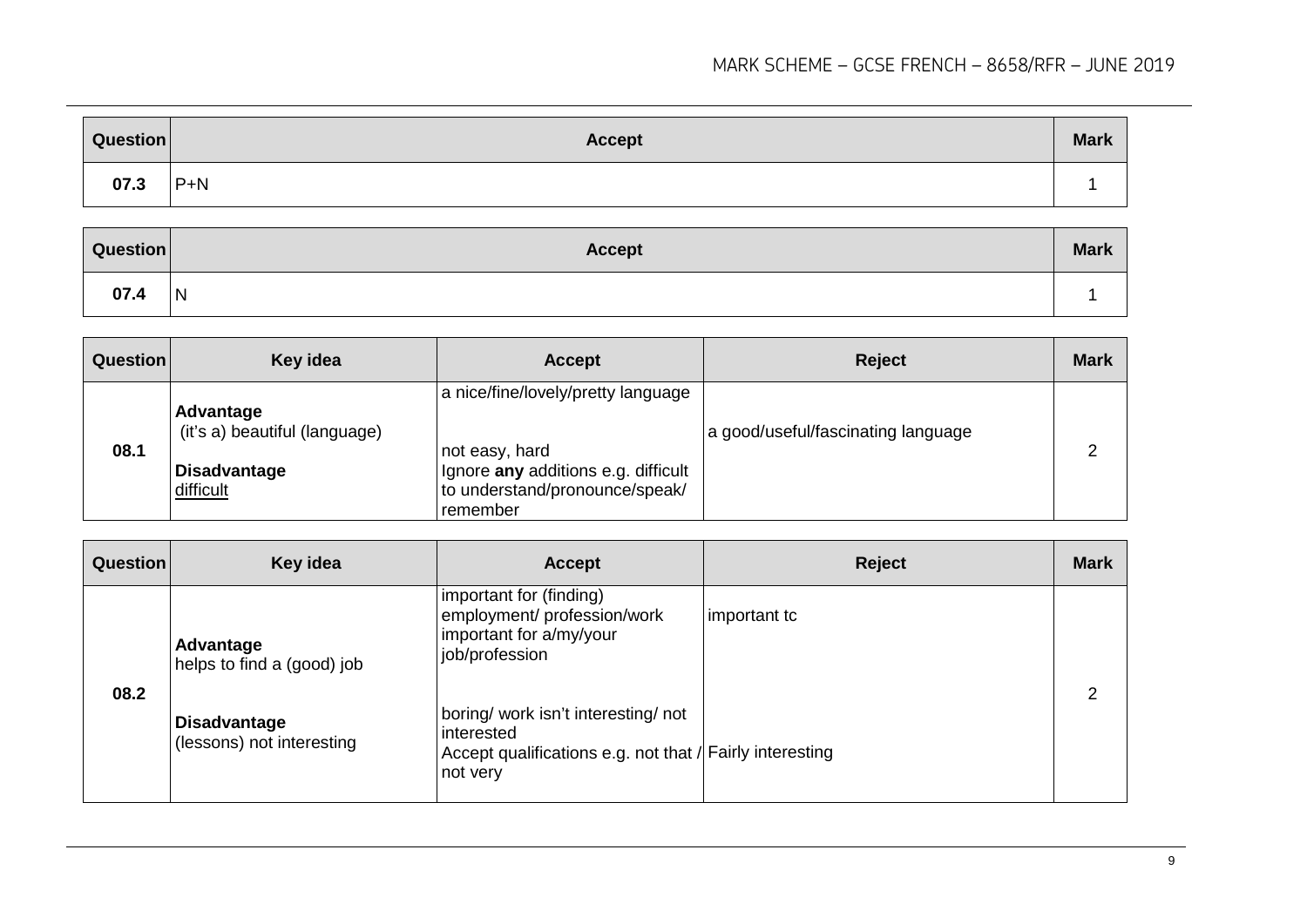| Question | <b>Accept</b> | <b>Mark</b> |  |
|----------|---------------|-------------|--|
| 09.1     | Е             |             |  |
|          |               |             |  |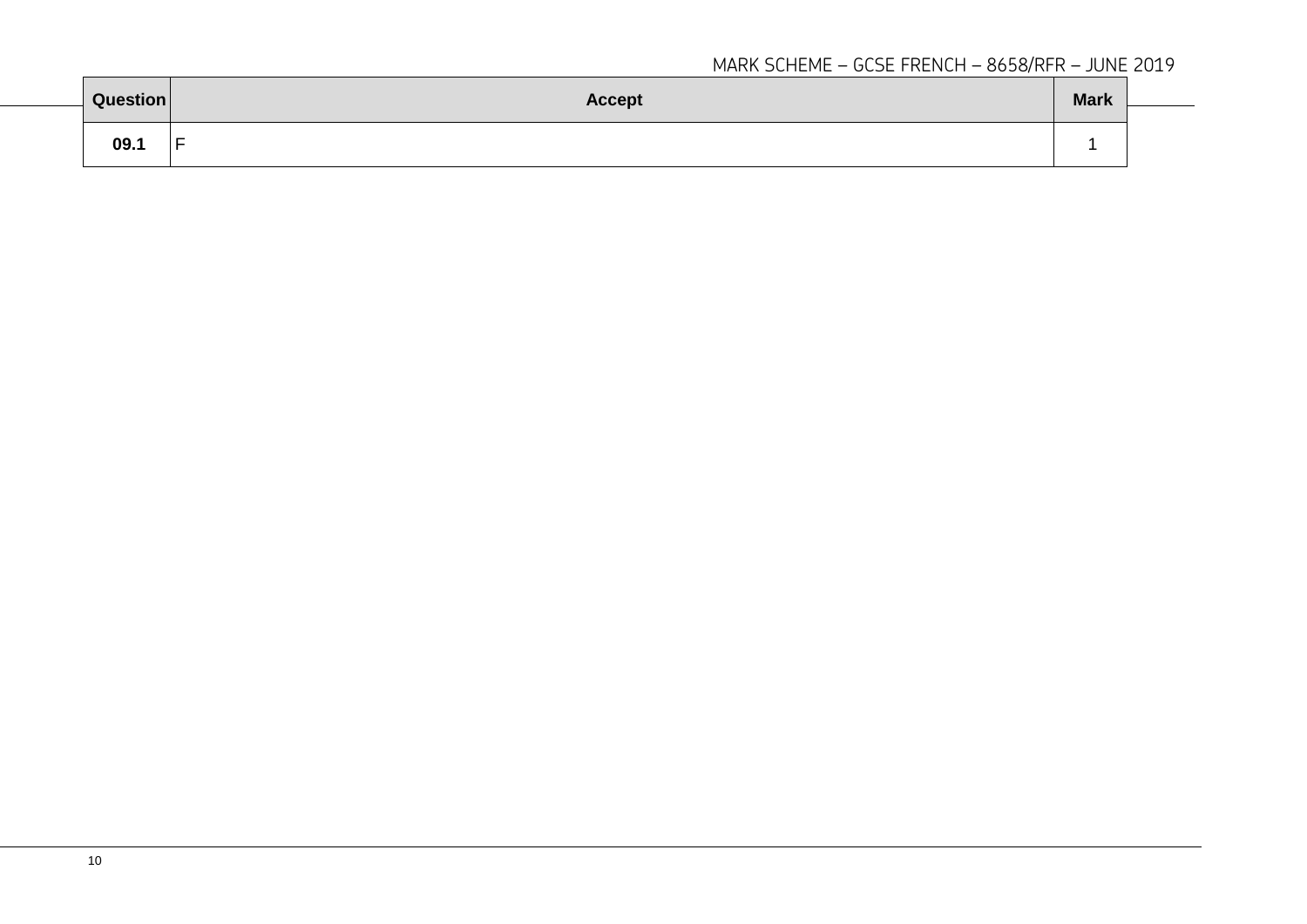| <b>Question</b> | <b>Accept</b> | <b>Mark</b> |
|-----------------|---------------|-------------|
| 09.2            | -<br>-        |             |

| Question | <b>Accept</b> | <b>Mark</b> |
|----------|---------------|-------------|
| 09.3     | <b>PM</b>     |             |

| Question | <b>Accept</b> | <b>Mark</b> |
|----------|---------------|-------------|
| 09.4     | $\mathcal{N}$ |             |

| Question | <b>Accept</b>                 | <b>Mark</b> |
|----------|-------------------------------|-------------|
| 09.5     | $\overline{\phantom{0}}$<br>- |             |

| <b>Question</b> | <b>Accept</b>                  | <b>Mark</b> |
|-----------------|--------------------------------|-------------|
| 10              | $A \ C \ E \ H$ (in any order) |             |

| Question | Key idea                                                                               | <b>Accept</b> | <b>Reject</b>                                                                                                             | <b>Mark</b> |
|----------|----------------------------------------------------------------------------------------|---------------|---------------------------------------------------------------------------------------------------------------------------|-------------|
| 11.1     | $\Box$   leurs détails (personnels) ne sont $ $ Lifting of paragraph 2<br>pas protégés |               | I wrong copying eg ils sont anxieux tc<br>Too much copying e.g. $1st$ and $2nd$ paragraphs<br>Leurs détails personnels to |             |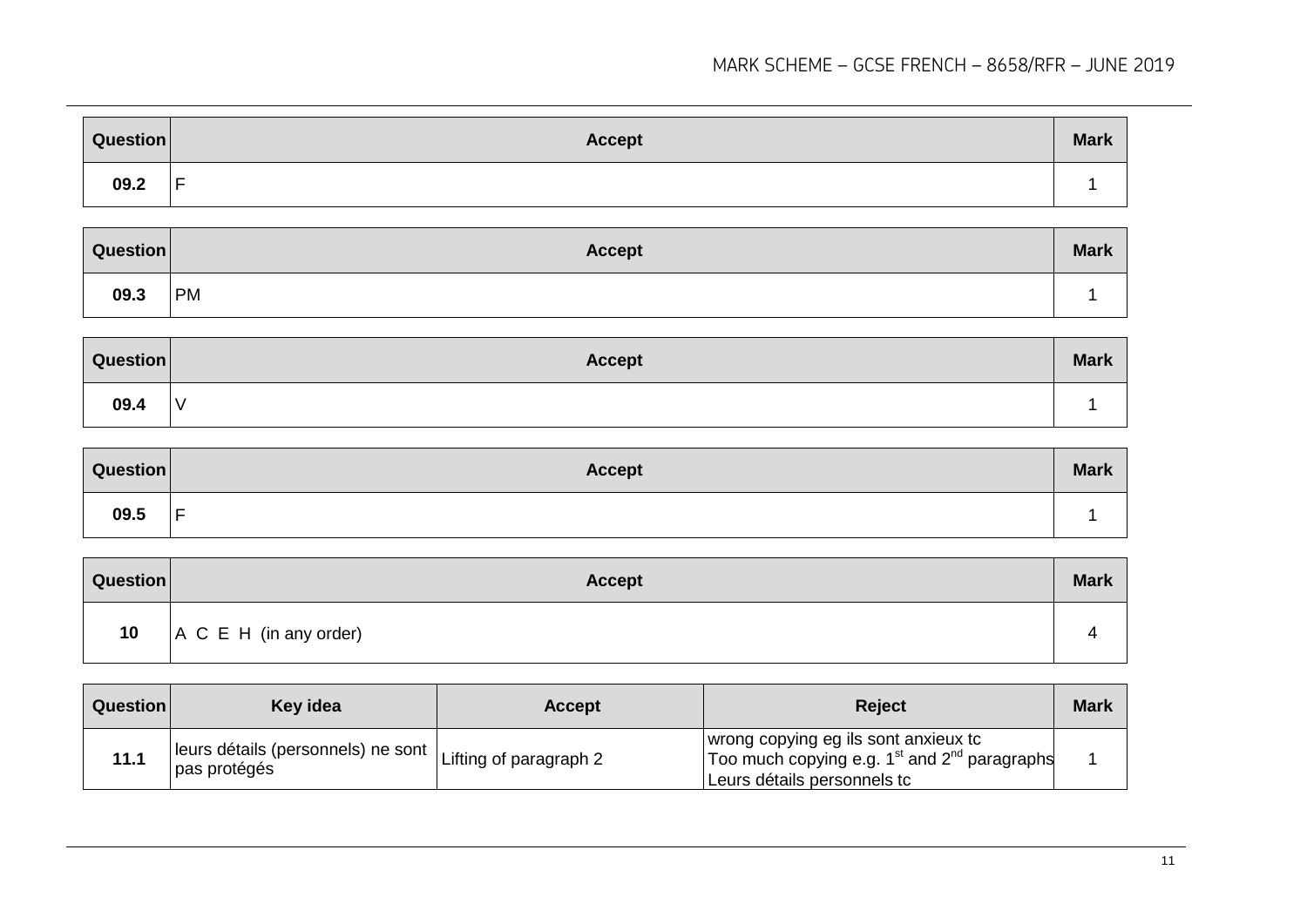| Question | Key idea                                    | <b>Accept</b>                                      | <b>Reject</b>                 | <b>Mark</b> |
|----------|---------------------------------------------|----------------------------------------------------|-------------------------------|-------------|
| 11.2     | les profils (d'utilisateurs de<br>Facebook) | les utilisateurs tc/l'identité des<br>utilisateurs | les profils ont été (ouverts) |             |

| <b>Question</b> | Key idea                | <b>Accept</b>                   | <b>Reject</b>                                                                                  | <b>Mark</b> |
|-----------------|-------------------------|---------------------------------|------------------------------------------------------------------------------------------------|-------------|
| 11.3            | prendre des précautions | il faut prendre des précautions | abandonner les réseaux<br>Too much copying eg il ne faut pas<br>abandonner pas les réseaux etc |             |

| <b>Question</b> | Key idea                | <b>Accept</b> | <b>Reject</b>                                                     | <b>Mark</b> |
|-----------------|-------------------------|---------------|-------------------------------------------------------------------|-------------|
| 11.4            | deviendra (encore) pire | sera pire     | ne s'est pas améliorée<br>Anything that doesn't convey the future |             |

| Question | <b>Accept</b> | <b>Mark</b> |
|----------|---------------|-------------|
| 12.1     | B             |             |

| Question | <b>Accept</b> | <b>Mark</b> |
|----------|---------------|-------------|
| 12.2     | $\mathsf{C}$  |             |

| Question | <b>Accept</b> | <b>Mark</b> |
|----------|---------------|-------------|
| 12.3     | -<br>-        |             |